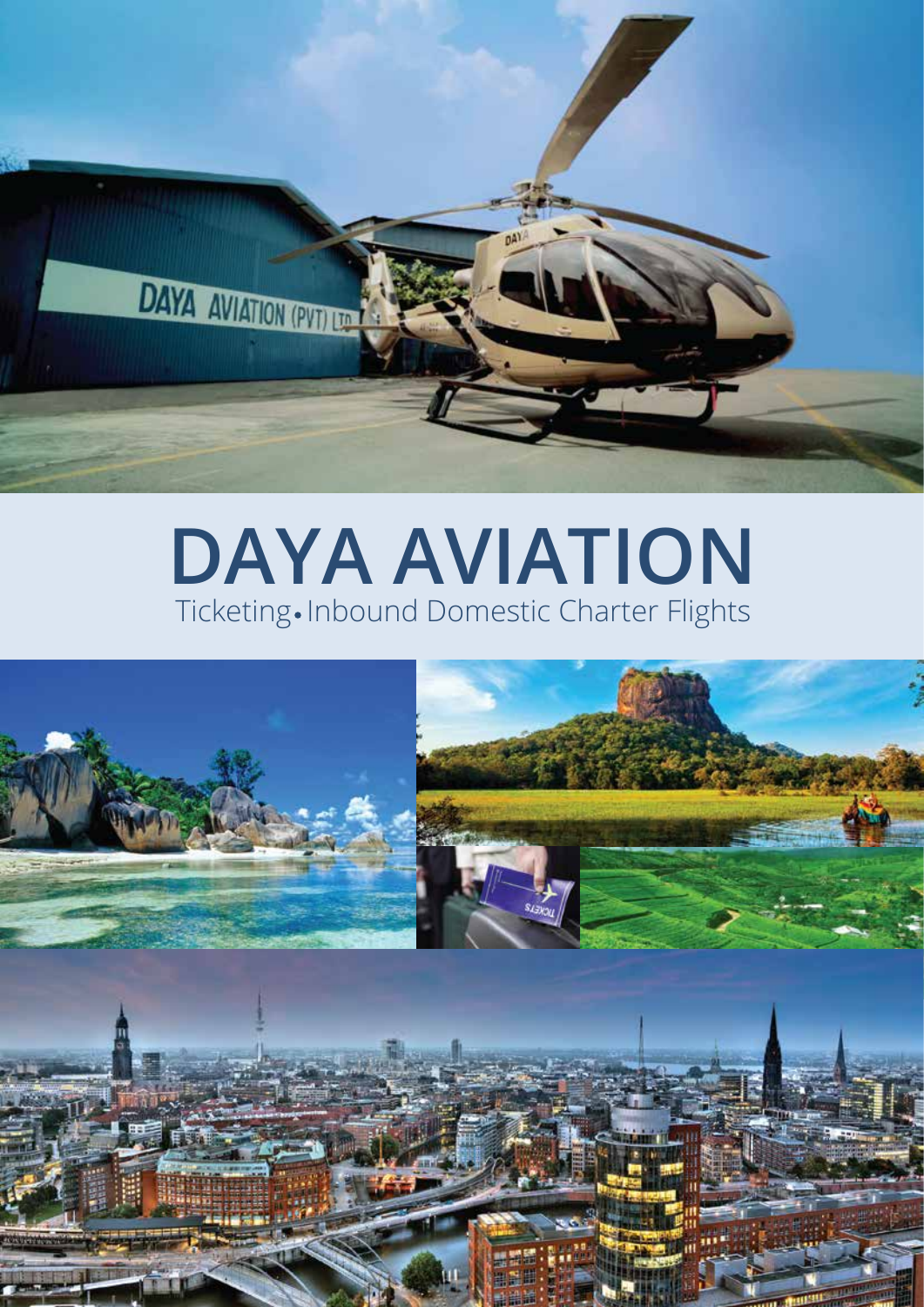**Daya Group**, one of Sri Lanka's pre-eminent conglomerates and a leading enterprise in micro-banking, construction, apparel, fashion, home appliances, plastics and packaging, entered the travel and tourism business in 2004.

Daya Aviation specializes in the **ticketing business**, with over 12 years of operating in the travel industry. As an IATA accredited organization, we are able to offer competitive rates to destinations worldwide as well as other related ticketing services. We also have a dedicated and experienced team that handle all inbound inquiries, providing accommodation, travel and excursions for both leisure and business clients. We also operate a **domestic charter service** with company owned aircrafts flown by our experienced pilots, allowing both business and leisure passengers to travel across the island in speed and comfort.

#### **What services do we offer?**

- Worldwide airline ticketing
- **Inbound tours**
- Domestic charter service
- Travel insurance
- Visa Handling
- Foreign Currency Issuing

#### **Who are our customers?**

Our customers consist of corporate clients, NGO's and tourists, that utilize both our ticketing, inbound and charter services to travel across the globe and across the country.



## **Why choose us?**

Our experience in the industry and dedication to customer satisfaction ensures an professional and personalized service. We respond within 24 hours to any inquiry and are happy to accommodate any special requests. Our ever-growing list of loyal customers showcases our determination to exceed expectations and become Sri Lanka's leading travel solutions provider.

### *Domestic and International Airline Bookings*

The advanced reservations system from GDS will let the clients book any kind of their flight destinations either domestic or abroad from many airlines and connections they can choose from.

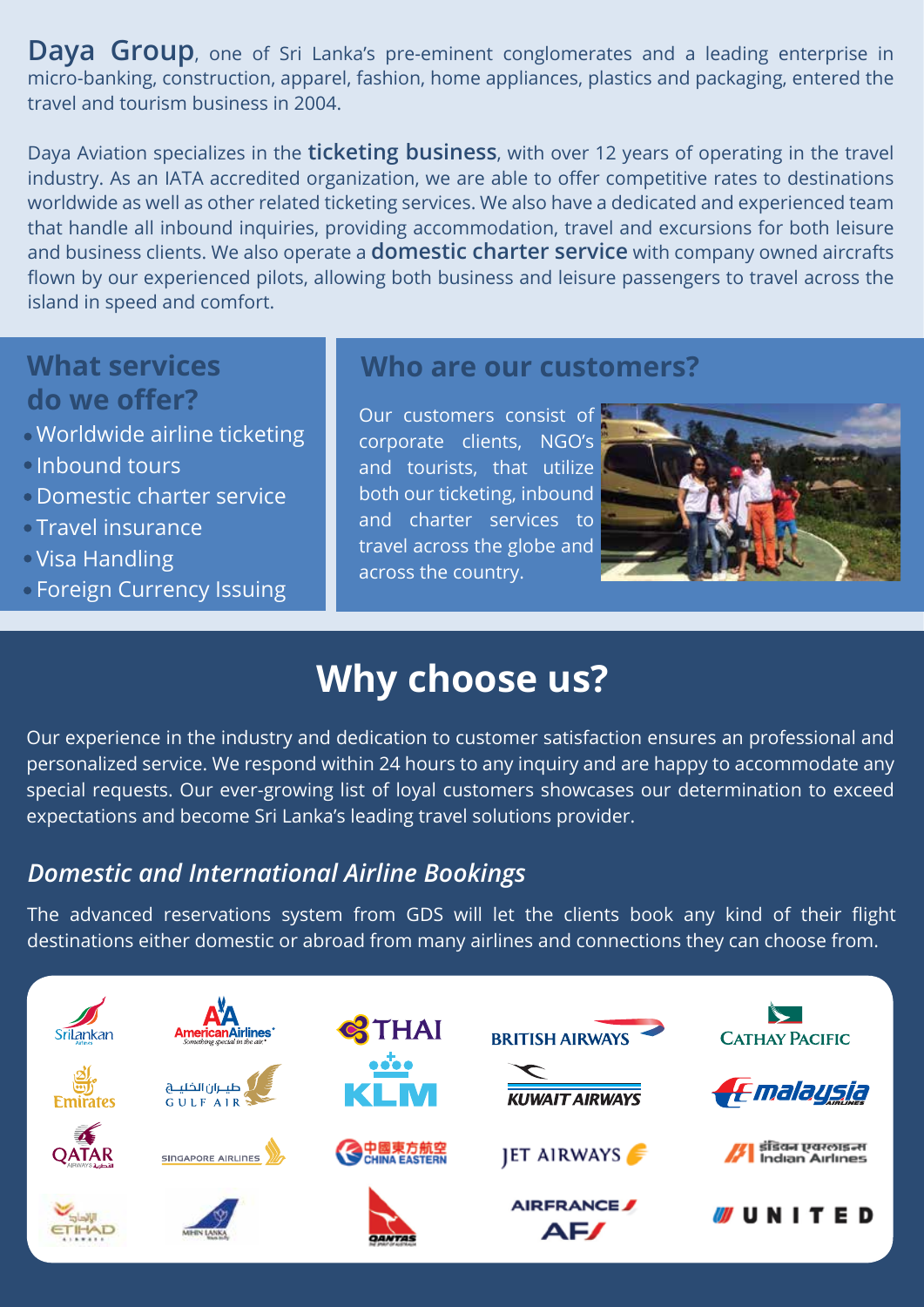



#### **Why Daya Holidays?**

Our focus is purely on Sri Lanka and therefore we specialize on providing the best information and guidance on where to travel, what to see and where to go, when you visit our little island nation. Sri Lanka is a land of many wonders, with something for everyone. Our team's combined expertise and experience will ensure that you plan your trip to suit your taste and budget.



Daya

Holidays

Daya Holidays is a member of **Daya Group (Pvt) Ltd**, started in 1984 with the vision of uplifting the rural economy in Sri Lanka.

Over the years, it branched out into many different fields, resulting in Daya Group, an umbrella company, consisting of 54 companies. With strong emphasis on quality and performance, this powerhouse company strives to deliver excellence and ensure customer satisfaction.

Being a diversified company, it provides a vast range of services in banking, construction, apparel, transport, fashion, home appliances, plastics, packaging, aviation as well as in the travel and tourism sectors. Today the group consists of over 10,000 employees, generating a total anual turnover in excess of LKR 4 Billion.







#### **Who are We? An Unforgettable Experience**

Striving towards excellence, **Daya Holidays** is dedicated towards providing premium travel and tour packages catering to the needs of all those who visit Sri Lanka, through offering a "*Total Solution under one roof*".

Daya Holidays offer a large number of packages, catering towards **Honeymooners, Ayurdvedic therapy lovers, history buffs, tourists, adventure seekers, golf enthusiasts, beach lovers and business travellers**.

With IATA accreditation, the company has the means to issue airline tickets to any destination. As a main agent of Sri Lankan Airlines, we offer a superior service at competitive prices.

We are the only company approved by the Sri Lanka Tourism Development Authority, with **our own domestic 'Air Charter' flight facility**. We do our best to be flexible and accommodate all of your needs and wants. If you cannot chose among the many itineraries that we have on offer; you can build your own custom made itinerary.

#### **Our Services**

Ticketing on all Airlines Hotel Reservations Traveler's Cheques Transport Services Eco Holidays

Tour Packages (Budget, Premium, Luxury) Tailor-made tours in Sri Lanka Visa Handling and travel insurance Domestic Air Charter Flight Service Spa and Wellness therapy

**All we want is for your holiday to be a memorable experience for you and every member in our team is committed to making this a reality.**